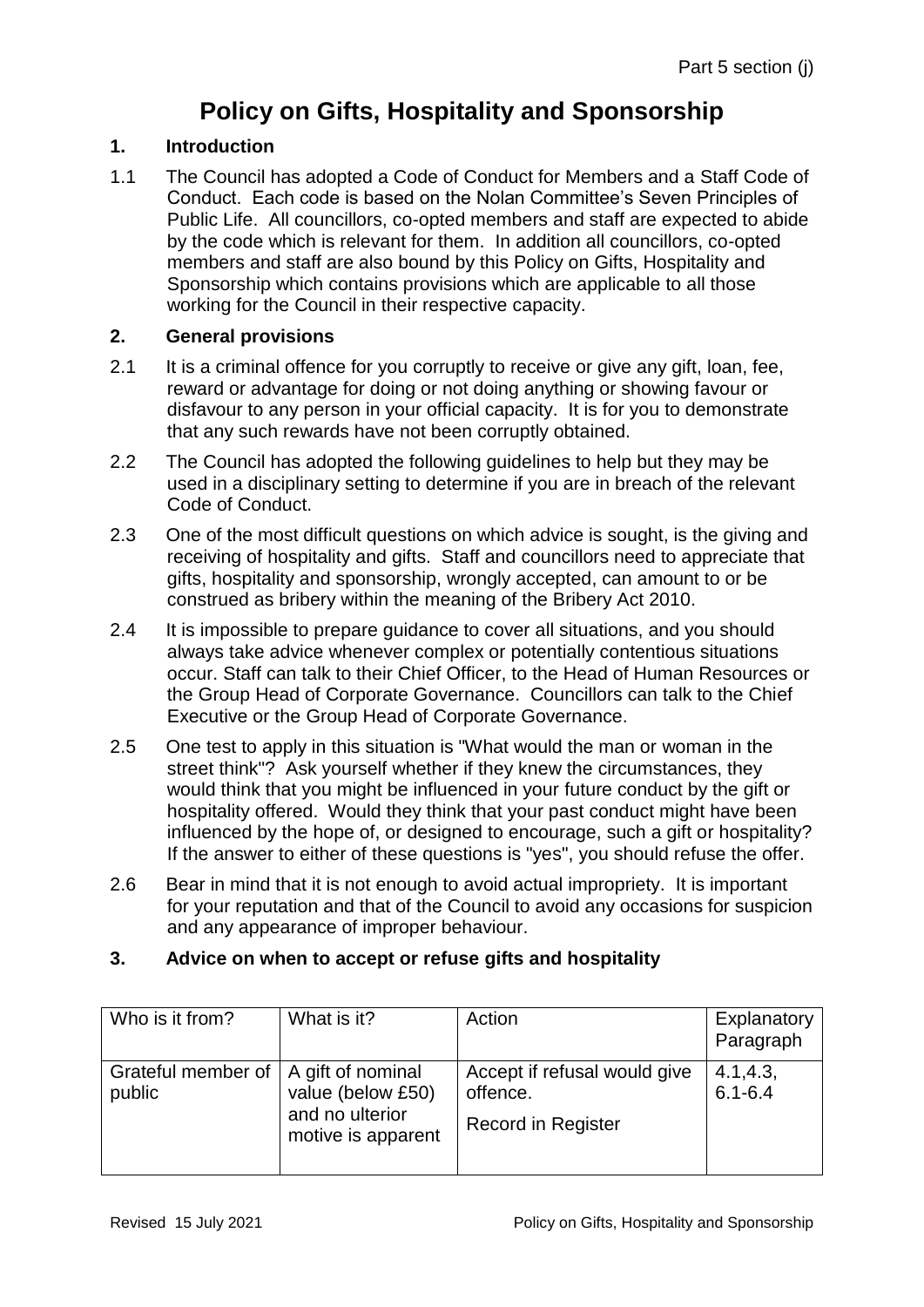| Grateful member of                                                  | A gift of value                                            | Refuse unless refusal                                                                                                                    | 4.2, 6.1, 6.4                  |
|---------------------------------------------------------------------|------------------------------------------------------------|------------------------------------------------------------------------------------------------------------------------------------------|--------------------------------|
| public                                                              | above £50                                                  | would give offence                                                                                                                       |                                |
|                                                                     |                                                            | If accepted, donate to<br><b>Mayor's Charity Appeal</b>                                                                                  |                                |
|                                                                     |                                                            | <b>Record in Register</b>                                                                                                                |                                |
| Frequent gifts from<br>a member of public                           | A gift of nominal<br>value (below £50)                     | Refuse unless refusal<br>would give offence.                                                                                             | 4.3, 6.1-6.4                   |
|                                                                     |                                                            | If accepted, donate to<br>Mayor's Charity Appeal.                                                                                        |                                |
|                                                                     |                                                            | <b>Record in Register</b>                                                                                                                |                                |
| A person or<br>company engaged                                      |                                                            | Try to avoid such situations.<br>If they arise, refuse.                                                                                  | 4.4, 6.1, 6.4                  |
| in negotiating a<br>contract or other<br>matter with the<br>Council |                                                            | Record in Register.                                                                                                                      |                                |
|                                                                     | Offers of hospitality                                      | <b>Consult Chief Executive in</b><br>advance                                                                                             | $5.1 - 5.3$ ,<br>6.1, 6.2, 6.4 |
|                                                                     |                                                            | Accept if there is a genuine<br>need to impart information,<br>represent or promote the<br>interests of the Council in<br>the community. |                                |
|                                                                     |                                                            | Record in Register.                                                                                                                      |                                |
|                                                                     | Offers to attend<br>purely social or<br>sporting functions | <b>Consult Chief Executive in</b><br>advance                                                                                             | $5.1 - 5.3$ ,<br>6.1, 6.2, 6.4 |
|                                                                     |                                                            | Accept only when these are<br>part of the life of the<br>community or where the<br>Council should be seen to<br>be represented.          |                                |
|                                                                     |                                                            | Record in Register                                                                                                                       |                                |
|                                                                     | Attendance at<br>relevant<br>conferences and<br>courses    | <b>Consult Chief Executive in</b><br>advance                                                                                             | 5.4, 6.1, 6.4                  |
|                                                                     |                                                            | Accept where it is clear the<br>hospitality is corporate<br>rather than personal.                                                        |                                |
|                                                                     |                                                            | <b>Record in Register</b>                                                                                                                |                                |

# **4. Gifts**

- 4.1 A gift offered to you may be accepted if refusal would give offence, if:-
	- (a) it is of nominal value (below £50.00) e.g. calendars, diaries, pens, a bottle of wine, flowers etc., and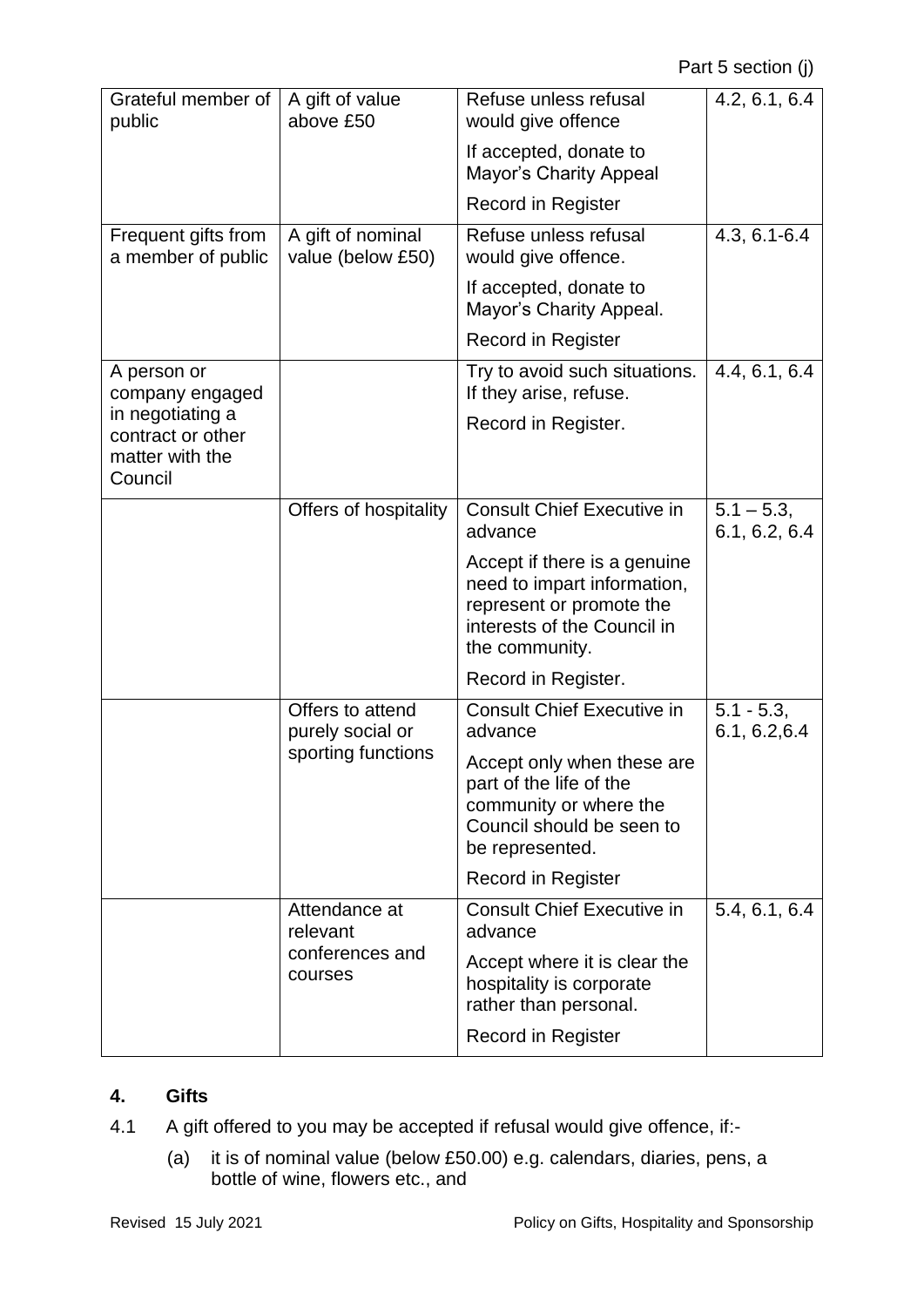- (b) no ulterior motive is apparent nor is there any danger of misinterpretation by the public (be careful where the offer comes from a person or company seeking work from the Council).
- 4.2 Gifts outside the scope of the above guidelines, should normally be refused, unless refusal would give offence. In such a case, the gift could be accepted and donated to the Mayor's Charity Appeal, with a suitable explanation to the person or company concerned. Receipt of gifts in these circumstances should be reported in accordance with paragraphs relating to Register for Gifts and Hospitality below. They should always be refused if an ulterior motive is apparent.
- 4.3 Some members of staff and councillors however, regularly come into contact with the public and a frequent recurrence of small gifts might give the impression that they are expected or a reward for favourable treatment. In these circumstances, gifts should normally be refused. Alternatively, if refusal would give serious offence, they could be accepted and the rules mentioned above applied.
- 4.4 In any event, you should refuse an offer or try to avoid situations where you are likely to be offered a gift from a person or company engaged in negotiating a contract or other matter with the Council, or who has negotiated such a matter and where you are directly responsible for formulating recommendations to the Council, for making a decision on a contract or for monitoring the service received from the person or Company concerned. If the contract or other matter has been completed, and there is no obvious likelihood of a renewal, then the previous paragraphs apply.

### **5. Hospitality**

- 5.1 You should only accept offers of hospitality if there is a genuine need to impart information, represent or promote the interests of the Council in the community. Offers to attend purely social or sporting functions should be accepted only when these are part of the life of the community or where the Council should be seen to be represented. Any hospitality accepted, should be properly authorised and recorded. (See paragraphs relating to Register for Gift and Hospitality below).
- 5.2 When hospitality has to be declined, those making the offer should be courteously but firmly informed of the procedures and standards operating within the Council.
- 5.3 When receiving authorised hospitality you should be particularly sensitive as to its timing in relation to decisions which the Council may be taking affecting those providing the hospitality.
- 5.4 Acceptance of hospitality through attendance at relevant conferences and courses is acceptable where it is clear the hospitality is corporate rather than personal, where the Chief Executive is consulted in advance and where the Council is satisfied that any purchasing decisions are not compromised.

## **6. Register for Gifts and Hospitality**

6.1 You must record all gifts and hospitality received, **including any offered but rejected**, in the Register maintained by the Chief Executive. This must include all offers of gifts and hospitality. Each entry in the Register must be